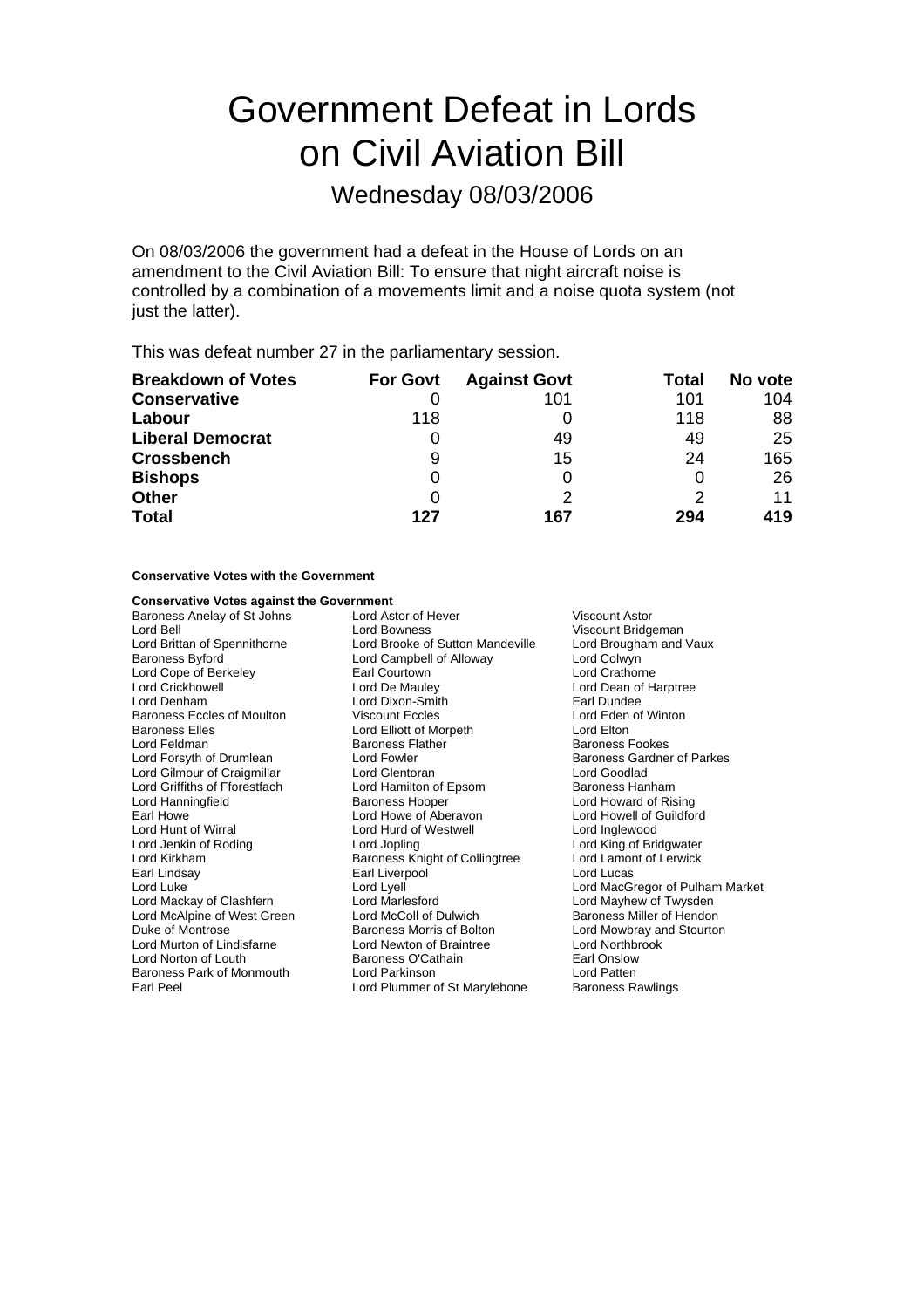Lord Sanderson of Bowden Baroness Seccombe<br>Baroness Sharples<br>Lord Shaw of Northstead Lord Skelmersdale **Lord Stelmersdale** Lord St John of Fawsley **Lord Stewartby**<br>
Lord Strathclyde **Corporation Baroness Thatcher** Lord Trefgarne Baroness Trumpington<br>Lord Wakeham

**Labour Votes with the Government**

Lord Ahmed Lord Alli Lord Alli Lord Anderson of Swansea<br>
Baroness Andrews **Lord Anderson Lord Archer of Sandwell** Lord Barnett Lord Bassam of Brighton Lord Bhatta<br>Lord Bilston Baroness Baroness Baroness Baroness Lord Bilston Lord Borrie Lord Borrie Lord Borrie Lord Brookman<br>
Lord Burlison Lord Campbell-Savours Lord Carter Lord Burlison Lord Campbell-Savours Lord Carter Lord Corbett of Castle Vale Baroness Crawley<br>
Lord Davies of Coity<br>
Lord Davies of Oldham<br>
Baroness Dean Lord Elder Lord Evans of Parkside Lord Evans of Temple Guiting Lord Foulkes of Cumnock Lord Fyfe of Fairfield Baroness Gale<br>Baroness Golding Core Lord Gordon of Strathblane Baroness Goudie Lord Gould of Brookwood Lord Graham of Edmonton Lord Grocott Lord Harris of Haringey **Lord Harrison**<br>
Lord Haworth **Chilton Barch Barch Barch Barch Barch Barch Barch Barch Barch Barch Barch Barch Barch Barch Barch Barch Barch Barch Barch Barch Barch Barch Barch Barch Barch Barch Bar** Baroness Hilton of Eggardon Lord Hogg of Cumbernauld Baroness Hollis of H<br>
Lord Howarth of Newport Baroness Howells of St Davids Lord Howie of Troon Lord Hoyle **Lord Hunt of Kings Heath** Lord Irvine of Lairg<br>
Lord Janner of Braunstone **Baroness Jay of Paddington** Lord Jones Lord Janner of Braunstone **Baroness Jay of Paddington** Lord Jones<br>Lord Judd Lord King of West Bromwich Lord Kinnock Lord Judd Lord King of West Bromwich Lord Kinnock Lord Kirkhill<br>
Lord Lord Lord Lord Lord Macdonald of Tradeston Lord MacKenzie of Culkein<br>
Lord Lofthouse of Pontefract Lord Macdonald of Tradeston Lord MacKenzie of Culkein Baroness Massey of Darwen Lord Maxton Lord Mexton Lord McIntosh of Lord McIntosh of Lord McIntosh of Lord Moonie Lord McKenzie of Luton Lord Mitchell Lord Michell Lord Moonie<br>
Baroness Morgan of Huyton Baroness Morgan of Drefelin Lord Morris of Aberavon Baroness Morgan of Huyton Baroness Morgan of Drefelin<br>
Lord Morris of Manchester Baroness Nicol Lord Patel of Blackburn Lord Paul Lord Paul Lord Peston<br>
Baroness Pitkeathley Lord Radice<br>
Lord Radice Baroness Ramsay of Cartvale Lord Randall of St Budeaux Francisco Baroness Rendell ord Rosser<br>
Lord Richard Lord Bosser Lord Baroness Rendell ord Baroness Rendell ord Basser Baroness Royall of Blaisdon Baroness Scotland of Asthal Lord Sewel **Lord Sexet Constructs Constructs** Lord Sheldon<br>
Lord Smape Cord Shape Lord Soley Lord Smith of Leigh **Lord Snape**<br>
Lord Strabolgi **Lord Taylor of Blackburn** Lord Temple-Morris Lord Truscott **Lord Tunnicliffe** Baroness Turner of Camden<br>
Lord Warner **Cammen Baroness Warwick of Undercliffe** Baroness Whitaker Lord Young of Norwood Green

Lord Rees Lord Renton Lord Roberts of Conwy Lord Strathclyde Baroness Thatcher Lord Trefgarne Lord Windlesham

Lord Acton Baroness Adams of Craigielea Lord Adonis Lord Archer of Sandwell Lord Barnett<br>
Lord Bhattacharyya Baroness Billingham Lord Clarke of Hampstead Lord Drayson<br>Lord Evans of Parkside **Lord Gordon of Strathblane** Baroness Go<br> **Lord Graham of Edmonton** Bord Grocott Baroness Hayman<br>
Lord Hogg of Cumbernauld
Baroness Hollis of Heigham Baroness Howells of St Davids Lord Macdonald of Tradeston Lord MacKenzie of Culkein<br>Lord Maxton Lord McIntosh of Haringey Baroness Nicol **Manchester Baroness Nicol Lord O'Neill** of Clackmannan<br>Lord Paul Lord Plant of Highfield<br>
Lord Randall of St Budeaux<br>
Baroness Rendell of Babergh Lord Richard (Exercise of Lord Rooker Lord Rosser Lord Rosser Lord Rosser Lord Rosser Lord Rosser Lord Sawyer Lord Taylor of Blackburn Baroness Taylor of Bolton<br>Baroness Thornton Baroness Thornton Lord Warner **Baroness Warwick of Undercliffe**<br>Baroness Wilkins **Baroness Williams of Elvel** 

Baroness Sharples **Exercise Sharples** Lord Shaw of Northstead Baroness Shephard of Northwold<br>
Lord Stelmersdale **Lord Stellers Lord Stellers** Lord Stewartby

Lord Davies of Coity **Lord Davies of Oldham** Baroness Dean of Thornton-le-Fylde<br>
Lord Dixon Lord Drayson **Lord Davies**<br>
Lord Dubs Lord Woolmer of Leeds

**Labour Votes against the Government**

**Liberal Democrat Votes with the Government**